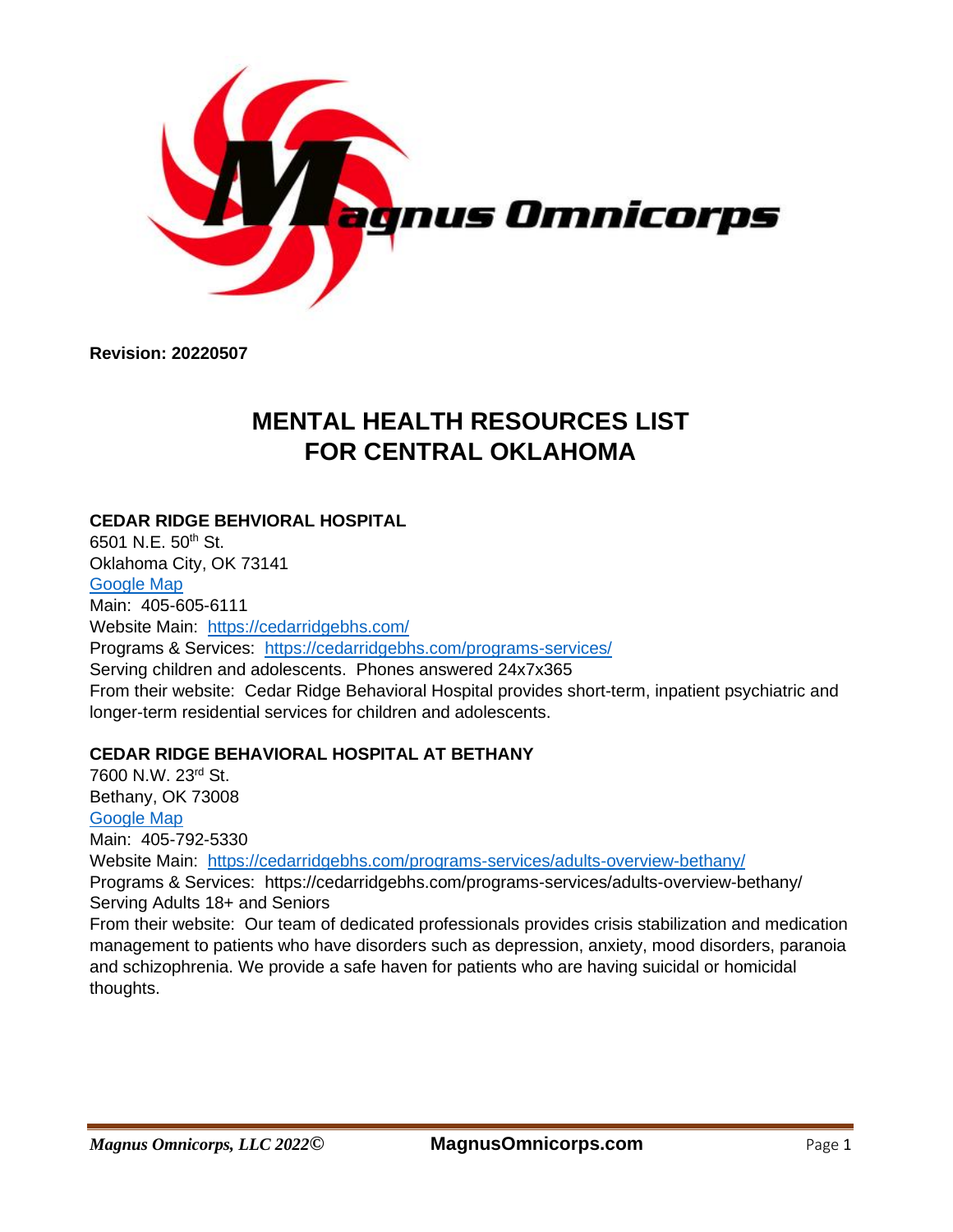#### **CROSS TIMBERS SENIOR MENTAL HEALTH**

1400 Buena Vista Ave. Midwest City, OK 73110 [Google Map](https://goo.gl/maps/MdbYzTFzZVdD8Ppr8) Main: 405-251-9988 Website Main: <https://www.crosstimbersnursing.com/> Serving seniors. From their website: Cross Timbers is a long-term care facility designed especially for seniors with mental health needs.

# **OU HEALTH – AUTUMN LIFE BEHAVIORAL CENTER**

1 S. Bryant Ave. Edmond, OK 73034 [Google Map](https://goo.gl/maps/2UfK3H7YtALA3368A) Main: 855-625-1680 Serving adults 55+ Website Main: <https://www.ouhealth.com/find-a-location/ou-health-autumn-life-behavioral-center/> From their website: Autumn Life Behavioral Health Center at OU Health Edmond Medical Center offers a dedicated inpatient behavioral health program developed to meet the unique needs of mature adults, age 55 and older. This geriatric psychiatry program addresses and seeks to relieve the suffering that occurs due to changes in emotional, mental and behavioral wellness.

#### **ROLLING HILLS MENTAL HEALTH PSYCHIATRIC HOSPITAL**

1000 Rolling Hills Lane Ada, OK 74820 [Google Map](https://goo.gl/maps/VW4BEHSxZ9Jz1kuXA) Main: 833-726-0270 Website Main: <https://www.rollinghillshospital.com/> Serving adolescents, adults and seniors, treating all mental health conditions and substance abuse/addiction.

#### **SSM HEALTH BEHAVIORAL HEALTH PROGRAMS FOR SENIORS**

<https://www.ssmhealth.com/behavioral-health/programs-for-seniors-in-oklahoma>

#### **SSM HEALTH BEHAVIORAL HEALTH PROGRAMS FOR ADULTS**

<https://www.ssmhealth.com/behavioral-health/programs-for-adults-in-oklahoma>

#### **CHILDREN & TEENS**

<https://www.ssmhealth.com/behavioral-health/programs-for-children-and-teens-in-oklahoma>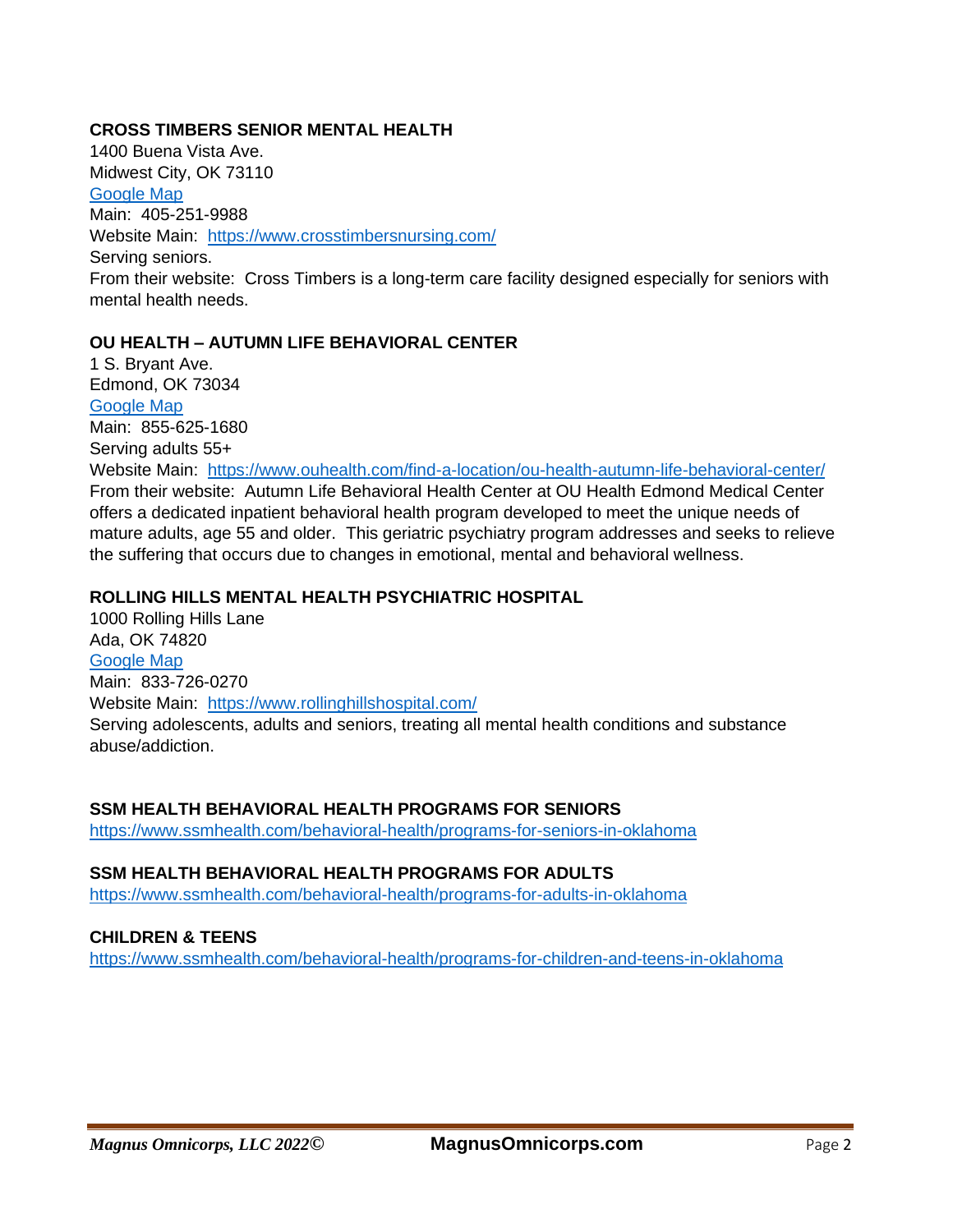#### **SSM HEALTH ST ANTHONY BEHAVIORAL HEALTH - EDMOND**

416 W. 15<sup>th</sup> St., Bldg #700 Edmond, OK 73013 [Google Map](https://www.ssmhealth.com/locations/location-details/st-anthony-outpatient-behavioral-health-edmond)

Main: 405-772-4690 or 405-713-5706 Website Main: [https://www.ssmhealth.com/locations/location-details/st-anthony-outpatient](https://www.ssmhealth.com/locations/location-details/st-anthony-outpatient-behavioral-health-edmond)[behavioral-health-edmond](https://www.ssmhealth.com/locations/location-details/st-anthony-outpatient-behavioral-health-edmond)

Serving adults and seniors.

From their website: SSM Health also offers intensive outpatient and partial hospitalization programs for adults and seniors in our [Edmond location.](https://www.ssmhealth.com/locations/location-details/st-anthony-outpatient-behavioral-health-edmond) These programs are designed to help those dealing with grief, trauma, depression, anxiety, anger control problems, panic attacks, poor overall functions and other mental health issues. The programs offer support and treatment to enable the patient the opportunity to continue to function at home and within the community.

#### **SSM HEALTH ST. ANTHONY BEHAVIORAL HEALTH – OKLAHOMA CITY (MIDTOWN)**

1000 N. Lee Ave. Oklahoma City, OK 73102 [Google Map](https://goo.gl/maps/PkH4Km3czr6us6Vt8) Main: 405-272-7000 Website Main: <https://www.ssmhealth.com/locations/st-anthony-hospital> Serving children, per-adolescents, adolescents From their website: We offer acute inpatient care to children, pre-adolescents, and adolescents.

# **SSM HEALTH ST. ANTHONY BEHAVIORAL HEALTH - MIDWEST**

2825 Parklawn Dr. Midwest City, OK 73110 [Google Map](https://goo.gl/maps/QrkpfdCKJqsiczFo7) Main: 405-610-4411 or 405-312-1782 Website Main: <https://www.ssmhealth.com/locations/st-anthony-hospital-midwest> Serving adults 18 – 65. From their website: Our specialties include cardiology, orthopedics, surgery and behavioral health.

# **SSM HEALTH ST. ANTHONY BEHAVIORAL HEALTH - SOUTH**

2129 SW 59th St. Oklahoma City, OK 73119 [Google Map](https://goo.gl/maps/1SFBCMkD4DaPQSky9) Main: 405-685-6671 Behavioral Medicine Center Referral Service Hotline: 405-713-5706 or 800-851-0888 Website Main: <https://www.ssmhealth.com/locations/st-anthony-south> Serving all ages.

From their website: SSM Health helps seniors live fuller lives with greater independence. At the [SSM Health St. Anthony South](https://www.ssmhealth.com/locations/st-anthony-south) campus, we offer 24-hour inpatient care for a full range of mental health issues, as well as medical issues that may develop during a stay. We also offer partial hospitalization, intensive outpatient and outpatient medication management.